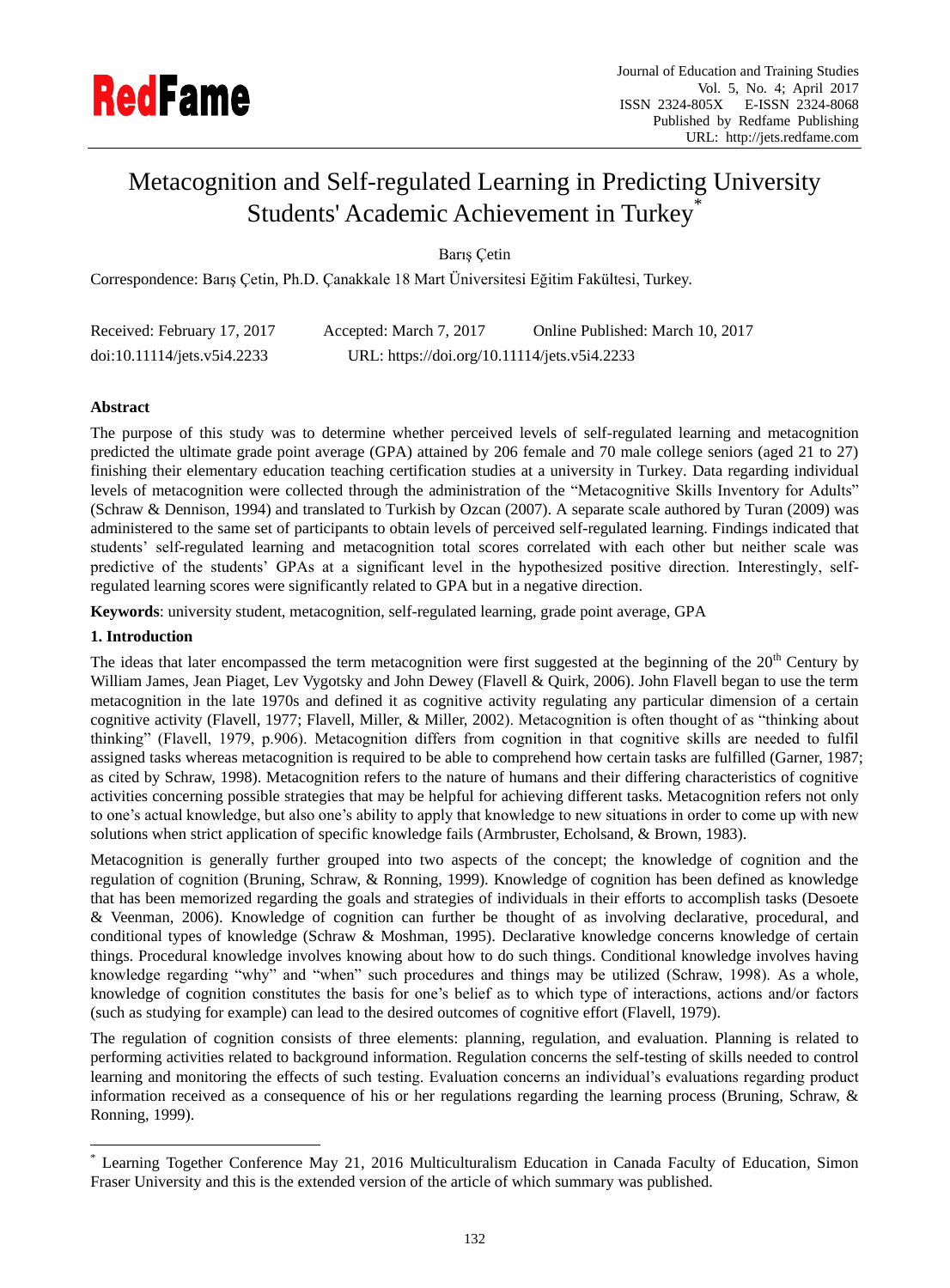A related concept is that of self-regulated learning. The aim of self-regulated learning (SRL) is to facilitate life-long learning skills. Self-regulated learning (SRL) has been defined as the feelings and actions that indicate a tendency to achieve individuals' goals (Zimmerman & Schunk, 1989). SRL is an active, constructive process whereby learners set goals for their learning and then attempt to monitor, regulate, and control their cognition, motivation, and behaviour (Pintrich, 2000). Studies carried out that focus on self-regulated learning began in the mid-1980's and focused on ways of supporting one's own ability to actively engage in one's own learning process (Zimmerman, 2001).

The structure of the self-regulated learning process is broken into three phases: 1) the performance phase, 2) the self-reflection phase and 3) the forethought phase (Zimmerman, 2002; Zimmerman & Schunk, 2004). The performance phase consists of a self-control segment and a self-observation segment. During this first phase, an individual uses a specific selected method based on his/her personal reflections on their past performances (self-control segment). Self-observation is then utilized as one self-tests their chosen method in reference to the method's success at producing the desired results (Zimmerman, 2002). The Self-control segment of the self-reflection phase helps individuals to focus on the task and optimize their effort. Self-control involves the use of self-instruction, imagery, attention focusing, and task specific strategies (Schunk, 1982, cite by Zimmerman, 2000).

The self-reflection phase is a self-regulatory process consisting of self-judgment and self-reaction segments (Bandura, 1986). Self-judgment influences the importance one gives to fulfilling one's goal (Zimmerman, 1994). One conducts a self-evaluation evaluating the temporal importance of one's performance and relevant results (Zimmerman, 2012). Self-reaction concerns the use of the personal evaluation of one's own performance and then considering appropriate changes in such learners' performances and judgments regarding their tasks to best meet the desired outcomes (Pintrich, 2010).

The forethought phase involves task analysis and self-motivation beliefs. Task analysis includes goal setting and strategic planning (Zimmerman, 2002). Task analysis also involves decomposing a learning task and its context into constituent elements and then constructing a personal strategy from prior knowledge of these elements (Winne & Hadwin, 1998; as cited by Zimmerman & Moylan, 2009, p. 301). Self-motivation comes from individuals' beliefs regarding their learning, such as their personal self-efficacy beliefs regarding their own capabilities to learn and from their own outcome expectations related to past consequences of learning (Bandura, 1997). Self-motivation and outcome expectancies are beliefs regarding one's performances, such as being socially recognized or obtaining valued employment (Zimmerman & Moylan, 2009).

For the purposes of the current study, relationships between metacognition and self-regulated learning are relevant. Self-regulated learning and metacognition are both generally defined by their component parts (Sperling, Howard, Staley & DuBois, 2004; Tarricone, 2011). Both include measuring the degrees to which individuals are metacognitively, motivationally, and behaviourally active participants in their own learning processes (Zimmerman, 1989). Like metacognition, self-regulated learning includes controlling, self-monitoring, self-evaluating, and self-instruction (Baumeister & Vohs, 2004; Zimmerman & Schunk, 2001; as cited by Amir Kiaei, 2014). Self regulated learning refers to learners' opportunities to metacognitively monitor properties of information, declarative and procedural knowledge, and their cognitive experience (Winne, 2011, p. 21). These concepts are inter-related. Previous studies have shown that general academic averages can predict levels of self-regulated learning (Bozpolat, 2016) and that the use of metacognitive skills are positively correlated to academic achievement in various disciplines (Hakan, 2016). While some evidence exists to support the hypothesis that SRL and metacognitive abilities relate to ultimate academic achievement, the interdependency of both and any possible impact on the grade point average (GPA)s of final year pre-service elementary teaching candidates in Turkey has yet to be considered.

This study is intended to fill the gap that exists with regard to investigations that examine the impact of both self-regulated learning and metacognition on the GPA of college students. This study contributes to the understanding of any predictive relationship that may exist between both SRL and metacognitive abilities on GPA. Better understanding any relationships between or withing these concepts is likely to increase the quality of preservice teacher training if such concepts are related to the ultimate achievement of students within any teacher education program. The purpose of this study is to investigate if metacognition and self-regulated learning together predict GPAs of students who study within the department of elementary education in the Faculty of Education at a university in Turkey. Two primary research questions included:

- 1) What is the relationship between self-regulated learning and metacognition to students' GPAs?
- 2) Do the students' scores taken from the scales of metacognition and self-regulation learning predict participating student GPAs?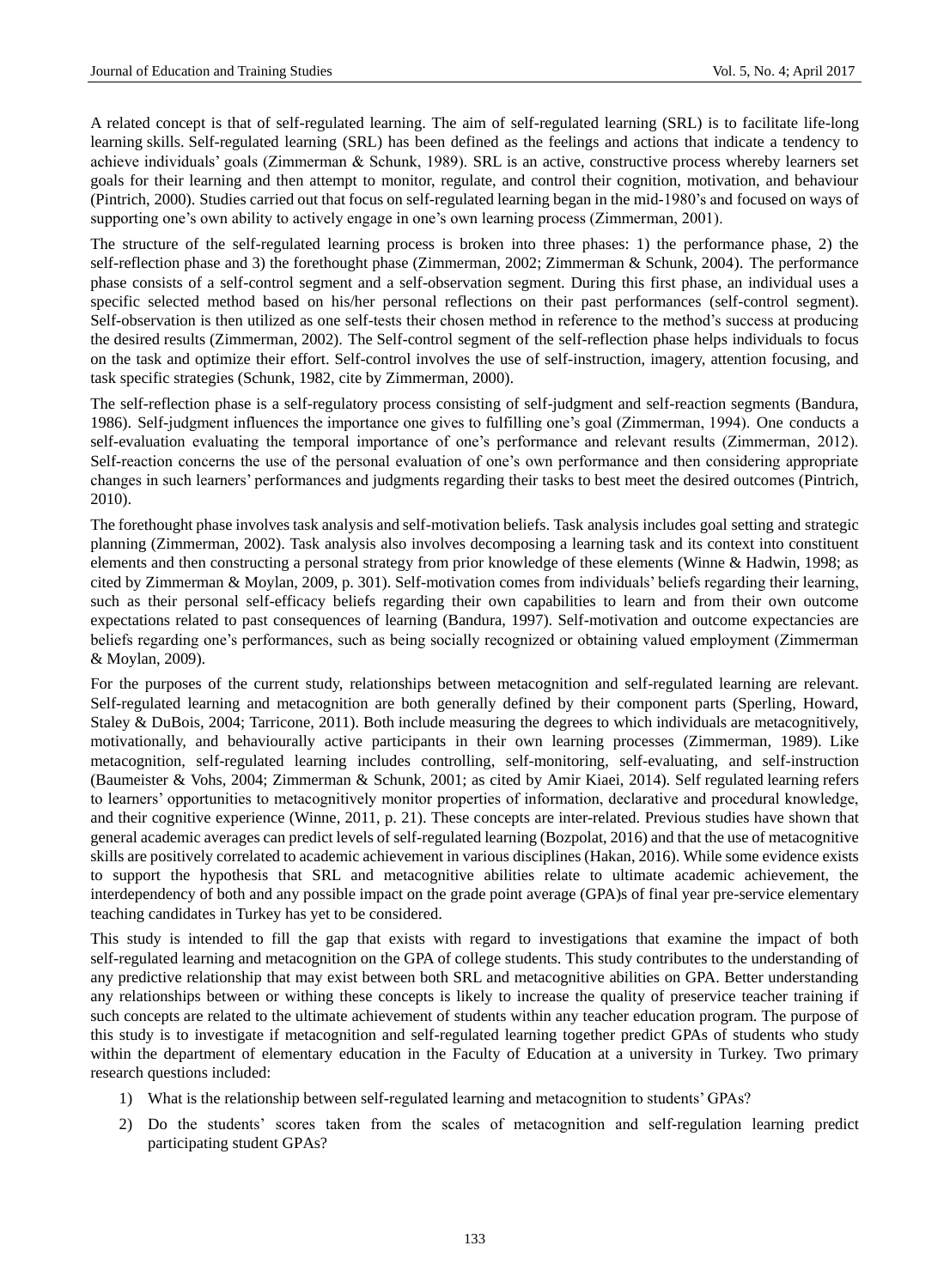## **2. Methods**

Prediction studies show how a variable is predicted by another variable using correlation coefficients (Creswell, 2008). The model of this study is a prediction study since the aim was to determine if any predictive relationships existed between metacognition and self-regulation learning together on the ultimate GPA of elementary education pre-service teachers in their final year of teacher preparation at a university in Turkey.

## *2.1 Participants*

The sampling of the study consisted of 276 students in total (206 female and 70 male; ages 21 to 27) enrolled in the 2014-2015 winter and spring semesters at the Canakkale 18 March University Education Faculty, Elementary Education program. Participant volunteers were in their final year of studies in the elementary teacher preparation program.

## *2.2 Instruments*

Data were gathered by administering the "Metacognitive Skills Inventory for Adults", the "Self-regulated Learning Perception Scale" and a "Personal Information Form" face-to-face with the volunteer participants studying at the Department of Elementary Education within the Faculty of Education at Canakkale 18 Mart University in the winter and spring semesters of the 2014-2015 academic year.

To measure self-reported metacognitive skill levels of the teacher candidates, the "Metacognitive Skills Inventory for Adults" (MSIA), developed by Schraw and Dennison (1994) and translated into Turkish (Schraw & Dennison, 1994; Özcan, 2007) was used in this study. The inventory consists of 52 questions divided into two subscales: awareness of cognitive characteristics (17 questions) and regulation of cognitive skills (35 questions). The MSIA utilizes a five point Likert scale rating system for each of the 52 questions on the instrument. An answer of "Always False" received a score of 1 where as an answer of "Always True" received a score of 5 to reflect the minimum and maximum scores a participant could receive on the instrument. "Sometimes False", "Neutral" and "Sometimes True" received a score of 2, 3, and 4 respectively. For each participant, the scores for their answers on the 52 questions of the instrument were summed to obtain a total metacognitive skills scale score for use in analysis. The Cronbach alpha reliability of the full inventory was .94 in a Turkish sample (Özcan, 2007).

The Self-regulated Learning Perception Scale (Turan, 2009) consists of 41 items representing four dimensions: motivation and action to learning (7 questions), planning and goal setting (8 questions), strategies for learning and assessment (9 questions), and lack of self-directedness (7 questions). The items were answered through a five-point Likert scale and assigned a value from one to five. Item scores were summed to obtain sub-dimensions and total scores for each participant. When the total score is considered, the minimum score is 41 and the maximum score is 205. Cronbach's alpha values of the subscales were 0.88, 0.91, 0.83, and 0.76, respectively (Turan, Demirel & Sayek, 2009).

Data on GPA were collected according to the students' self-report. The GPA for the participants was calculated using the average of the student's grades for all courses beginning from the first through the sixth semester of coursework at Çanakkale 18 Mart University's Elementary Education Department. GPA was self-reported by each participant within the Personal information form that was completed just prior to completing the MSIA and the Self-regulated Learning Perception Scale. The information form consisted of general demographic questions conserning the participant including participant GPA, age, gender and year of study.

## *2.3 Data Analysis*

Multiple regression is typically used to examine any predictive relationships between at least two predictor variables and a criterion variable (Fraenkel & Wallen, 2006). Therefore, multiple regression analysis was applied in this study. Additionally, Pearson Product-Moment correlation analysis was used to reveal any relationship between GPA and scores obtained from the Self-regulated Learning Perception Scale and the Metacognitive Skills Inventory for Adults. Whereas multiple regression analysis was used for determining whether the Self-regulated Learning Perception Scale and the Metacognitive Skills Inventory for Adults together predict GPA, the Pearson Product-Moment correlation coefficient analysis was used to examine to what extent each of the three scales (GPA, SRL & metacognitive scale) related to each other.

## **3. Results**

In this section, the results of the Pearson Product-Moment Correlation carried out to examine any possible correlations between elementary education students' metacognition total scores and sub factors scores; self-regulated learning total scores and sub factors scores (examined separately with regard to student participants' GPAs) are provided. In addition, the results of the multiple regression analysis conducted to examine elementary education students' metacognition total scores and sub factors scores; self-regulated learning total scores and sub factors scores (combined) predicted GPAs, are given. Table 1 provides descriptive statistics and Pearson product-moment correlations.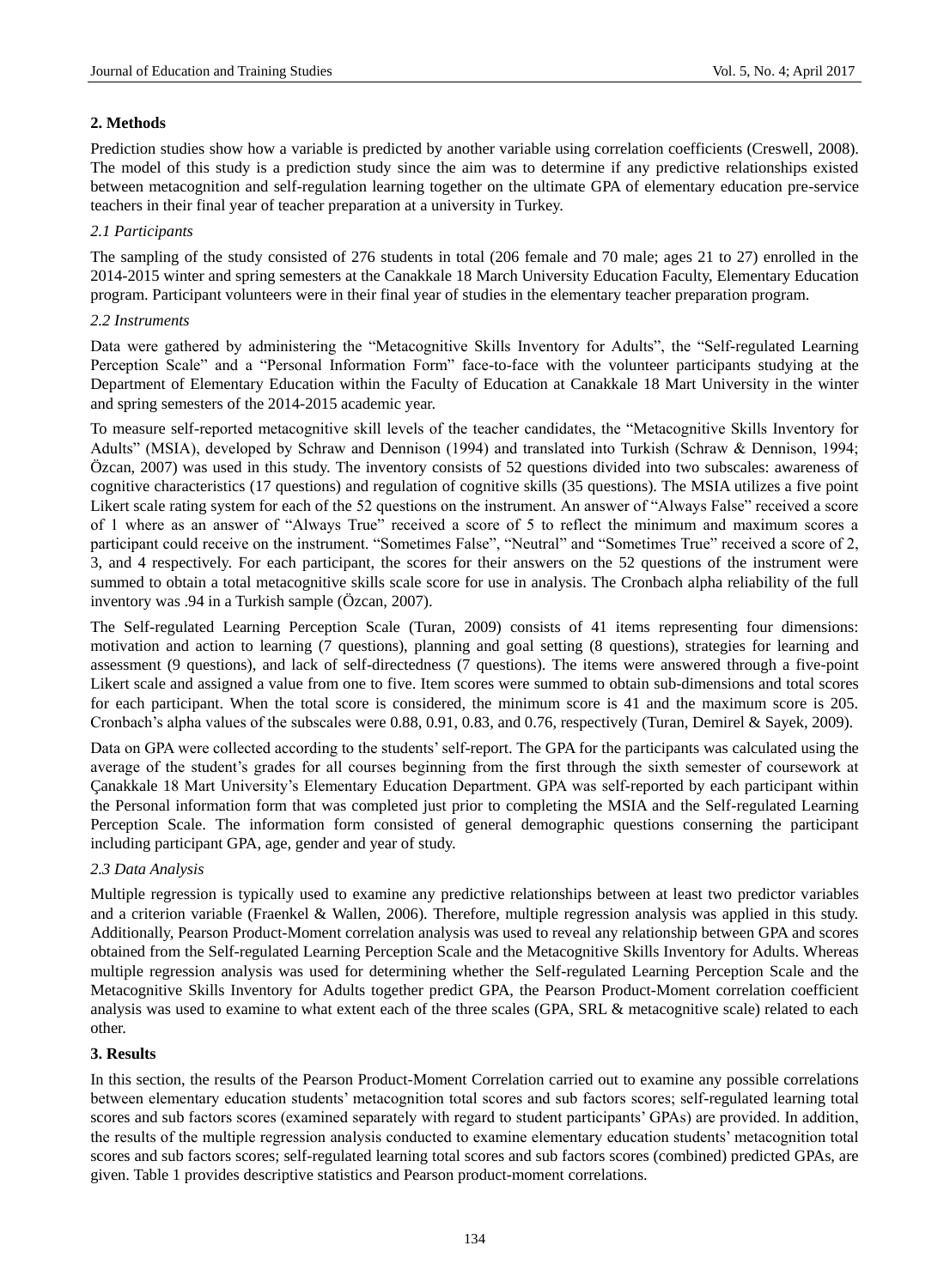Table 1. Means, standard deviations and inter-correlations between self-regulated learning, metacognition, and GPA

|                                           | M      | <b>SD</b> |                      | $\overline{2}$ | 3         | 4           | 5         | 6        |          | 8         | 9           |
|-------------------------------------------|--------|-----------|----------------------|----------------|-----------|-------------|-----------|----------|----------|-----------|-------------|
| <b>GPA</b>                                | 2.6888 | .35066    |                      | $-.055$        | $-.090$   | $-.113$     | $-.052$   | $-.124*$ | $-.043$  | $-.030$   | $-.035$     |
| Motivation and action<br>to learning      | 3.9581 | .55544    | $-.055$              |                | $.623**$  | $.586^{**}$ | .006      | .693     | .642     | $.652**$  | $.663**$    |
| Planning<br>and<br>goal                   |        |           |                      |                |           |             |           |          |          |           |             |
| setting                                   | 3.9588 | .51029    | $-.090$              | $.623**$       |           | $.650**$    | $-.003$   | .730     | $.592**$ | .650      | $.645***$   |
| Strategies for learning<br>and assessment | 4.0246 | .54071    | $-.113$              | $.586^{**}$    | $.650**$  |             | $.368**$  | .952     | $.616**$ | $.675***$ | .670        |
| of<br>Lack                                |        |           |                      |                |           |             |           |          |          |           |             |
| self-directedness                         | 3.0994 | .94031    | $-0.052$             | .006           | $-.003$   | $.368^{**}$ |           | .485     | $-.020$  | .017      | $.005***$   |
| Self-regulation<br>total                  |        |           |                      |                |           |             |           |          |          |           |             |
| scores                                    | 3.7923 | .44972    | $-.124$ <sup>*</sup> | $.693**$       | $.730**$  | $.952**$    | $.485***$ |          | $.627**$ | $.680**$  | $.677**$    |
| of<br>Knowledge                           |        |           |                      |                |           |             |           |          |          |           |             |
| cognition                                 | 3.8321 | .52912    | $-.043$              | $.642**$       | $.592**$  | $.616**$    | $-.020$   | .627     |          | $.902**$  | $.956^{**}$ |
| of<br>Regulation                          |        |           |                      |                |           |             |           |          |          |           |             |
| cognition                                 | 3.8081 | .50478    | $-.030$              | $.652**$       | $.650**$  | $.675***$   | .017      | .680     | $.902**$ |           | .989**      |
| Metacognition<br>total                    |        |           |                      |                |           |             |           |          |          |           |             |
| scores                                    | 3.8159 | .50133    | $-.035$              | $.663**$       | $.645***$ | $.670**$    | .005      | .677     | $.956**$ | $.989**$  |             |

\* Correlation is significant at the 0.05 level (2-tailed).

\*\* Correlation is significant at the 0.01 level (2-tailed).

As can be seen in Table 1, the GPAs of students significantly and negatively correlated with self-regulated learning total scores (p<.05). The GPAs of students did not significantly correlate with metacognition total scores. There were statistically significant correlations between metacognition and self-regulation learning total scores ( $p<.01$ ).

Table 2. Results of the multiple regression analysis regarding the prediction of GPAs by metacognition and self-regulation learning

|                                    | B        | Std. Error | Beta     |          | Sig. | Zero-order | Partial | Part    |
|------------------------------------|----------|------------|----------|----------|------|------------|---------|---------|
| (Constant)                         | 2.951    | .194       |          | 15.180   | .000 |            |         |         |
| Motivationandactiontolearning      | .296     | .119       | .469     | 2.494    | .013 | $-.055$    | .151    | .149    |
| Planningandgoalsetting             | .282     | .135       | .410     | 2.085    | .038 | $-.090$    | .126    | .124    |
| Strategiesforlearningandassessment | .765     | .315       | 1.180    | 2.427    | .016 | $-.113$    | .147    | .145    |
| Lackofselfdirectedness             | .221     | .085       | .593     | 2.605    | .010 | $-.052$    | .157    | .155    |
| Selfregulationtotatlscores         | $-1.743$ | .628       | $-2.235$ | $-2.773$ | .006 | $-.124$    | $-.167$ | $-165$  |
| Knowledgeofcognition               | $-.047$  | .139       | $-.072$  | $-.342$  | .733 | $-.043$    | $-.021$ | $-.020$ |
| Metacognition total scores         | .125     | .158       | .178     | .792     | .429 | $-.035$    | .048    | .047    |

 $R = .218$ ,  $R^2 = .048$ 

 $F_{(7-275)=}$  1.914, p>.005

A multiple regression analysis, presented in Table 2, was computed to investigate how metacognition and self-regulated learning together predict GPAs. The overall model generated [F  $_{(2-275)=}$  1.914, p >.005] indicated that metacognition and self-regulation learning total scores together did not predict students' GPAs. Total scores obtained from the metacognition and self-regulated learning scales together explained .048 % of the variance in GPAs.

#### **4. Discussion**

Does one's abilities within the skill areas defined within both metacognition and self-regulated learning predict one's ultimate GPA? Regarding the present study, the answer regarding this possible predictive relationship for pre-service teachers in one Turkish university would appear to be no. The summed scores of pre-service teachers taking the MSIA and the Self-regulated Learning Perception Scale did not show to be predictive of student grade point averages.

Within this study, do metacognition scores correlate with participant GPAs? Again, the answer regarding the sample in the present work would appear to be no. This finding supports the work of Sarwar (2009) which found no relationship between metacognition and academic achievement. This result contradicts the findings of Shih Hsu (1997) who found that student metacognitive scores were negatively correlated with academic achievement scores. More recently Guzel (2011) as well as Gul and Shehzad (2012) found a low but significant correlation between metacognition and achievement scores. Clearly, some variation exists within current literature regarding any link between student GPA's and metacognitive practices.

Regarding self-regulated learning, the present study found a significant correlation in a negative direction between self-regulated learning and student GPAs. This indicates that as one's self-regulated learning skills increase and are used more often, GPA is diminished. This finding would seem counter intuitive and contradicts a study by Heikkiläand Lonka (2006) who discovered a weak, positive relationship between academic average and self-regulated learning. This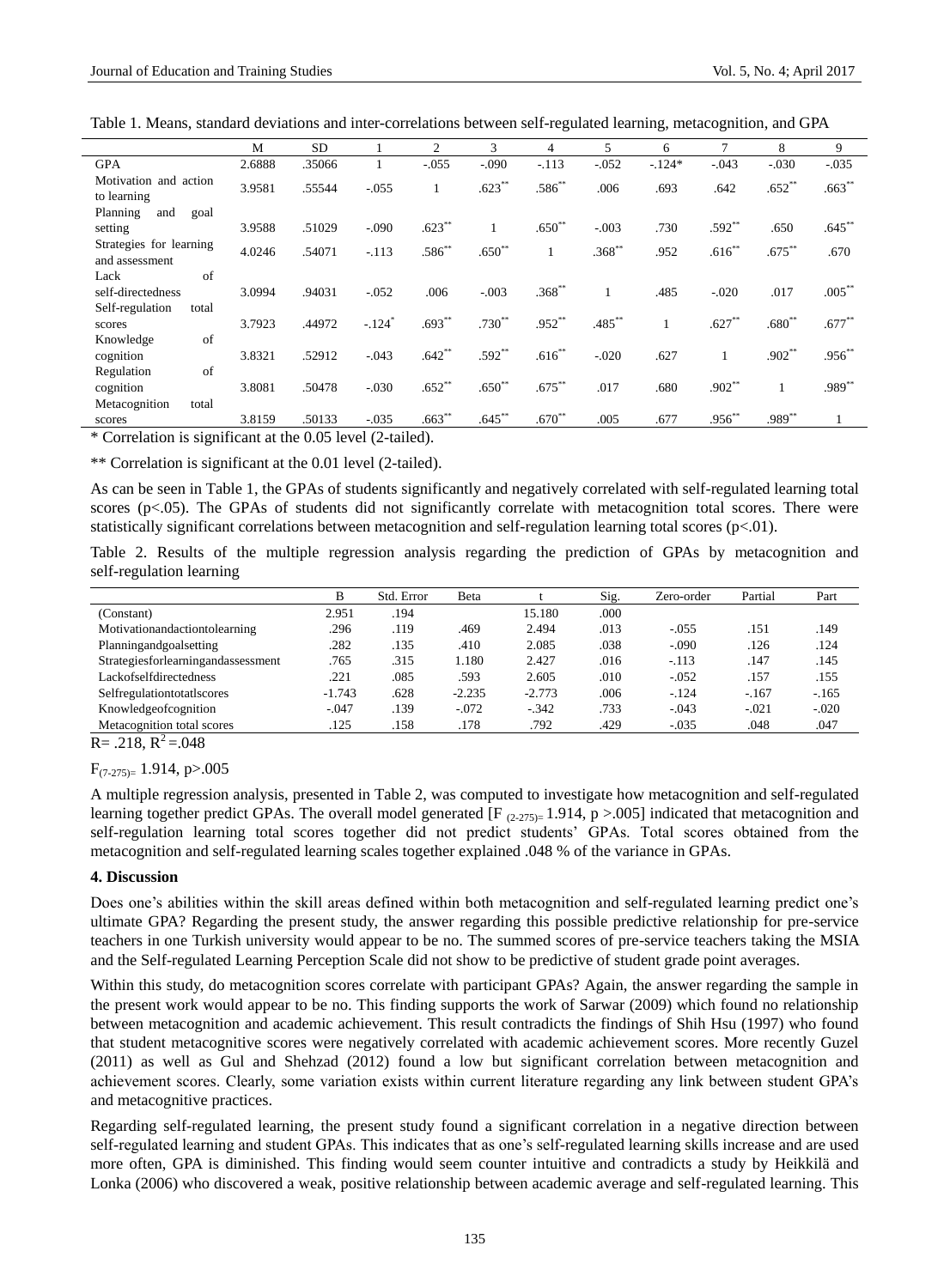also contradicts the work of Gaythwaite (2006) who reported a significant positive relationship between achievement and self-regulated learning and Fallon (2006) that found self-regulated learning were significant predictors of the variance in GPA.

Metacognition has been identified as a strong predictor of learning (Coutinho, 2007) and Mega, Ronconi and De Beni (2013) determined that self-regulated learning positively predicts academic achievement. Logically then, one may feel that the negative findings in the hypothesised positive correlations between metacognitive skills, self-regulated learning skills and ultimate GPA in the current study might be counter intuitive. Results of the current work suggest that perhaps one or more specific circumstances experienced by student participants within the Turkish university of focus may have an influence on this study's results.

#### **5. Limitations and Further Study**

A clear limitation to the present findings is that the sample participants in this study were all from one teacher education program at one Turkish University. Results of the present work cannot generalize to other locations or populations. This limitation, however, shines some light on how different locations and populations may influence any relationships between metacognitive skills, self-regulated learning and measured values of academic achievement.

One possible consideration might be that within the studied Turkish university's teacher education program, GPA is not considered when choosing candidates for the program. Students are rather accepted into the teacher education program based on a separate "Bachelor Placement Exam" (LYS). Additionally, entry into the teacher education is not restricted to one undergraduate major. Instead, undergraduate students from many academic departments at the studied university may apply to the teacher education programs offered by the Faculty of Education. These realities may provide one possible explanation to be studied. Since GPA is not a factor in a student's goal to become a teacher candidate within the Faculty of Education at the studied university, perhaps little effort is placed in achieving a high GPA during one's undergraduate studies. Further study should be conducted to explore this possibility.

Another possible influence may reside in the ways in which newly graduated teachers are chosen to work in Turkey's public schools. Here again, GPA is not considered when public schools choose teachers to fill vacancies at local public schools. Rather than GPA, schools use scores from the Public Personnel Selection Exam (KPSS) as a key deciding factor as to ranking of the best teachers available. Again, GPA is not a valued measure of competence regarding a student's life goals. Here again, this is an area that requires further study.

Future researchers should focus on exploring any correlations and/or predictive relationships between metacognitive skills, self-regulated learning and the prior mentioned LYS and the KPSS. These two high stakes tests may answer the question prompted by the present work as to if the use of the outcome measure being used as the dependent variable is a factor in any relationships found.

## **References**

- Amir, K. Y. (2014). The relationship between metacognition, self-actualization, and well-being among university students: Reviving self-actualization as the purpose of education (Unpublished doctoral dissertation, Florida International University, Miami, Florida, U.S.A.). Retrieved from http://search.proquest.com.proxy.lib.sfu.ca/
- Armbruster, B. B., Echolsand, C. H., & Brown, A. L. (1983). The role of metacognition in reading to learn: A developmental perspective (Reading Education Report No. 40). Retrieved from: https://www.ideals.illinois.edu/bitstream/handle/2142/17499/ctrstreadeducrepv01983i00040\_opt.pdf?sequence=1
- Bandura, A. (1986). Social foundations of thought and action: A social cognitive theory. Englewood Cliffs, NJ: Prentice-Hall.
- Bandura, A. (1997). Self-efficacy: The exercise of control. W.H. Freeman: New York.
- Baumeister, R. F., & Vohs, K. D. (2004). Handbook of Self-Regulation: Research, Theory, and Applications. New York, NY: Guilford Press.
- Bozpolat, E. (2016). Investigation of the Self-Regulated Learning Strategies of Students from the Faculty of Education Using Ordinal Logistic Regression Analysis, *Educational Sciences: Theory & Practice, 16*(1), 301-318 doi: 10.12738/estp2016.1.0281
- Bruning, R. H., Schraw, G. J., & Ronning R. R. (1999). Cognitive psychology and instruction. (3th ed.). New Jersey: Prentice-Hall, Inc.
- Coutinho, S. (2007). The relationship between goals, metacognition, and academic success, *The Journal of Doctoral Research in Education, 7*(1), Retrieved from http://www.educatejournal.org/index.php/educate/issue/view/23
- Creswell, J. W. (2008). Educational research Planning, conducting, and evaluating quantitative and qualitative research.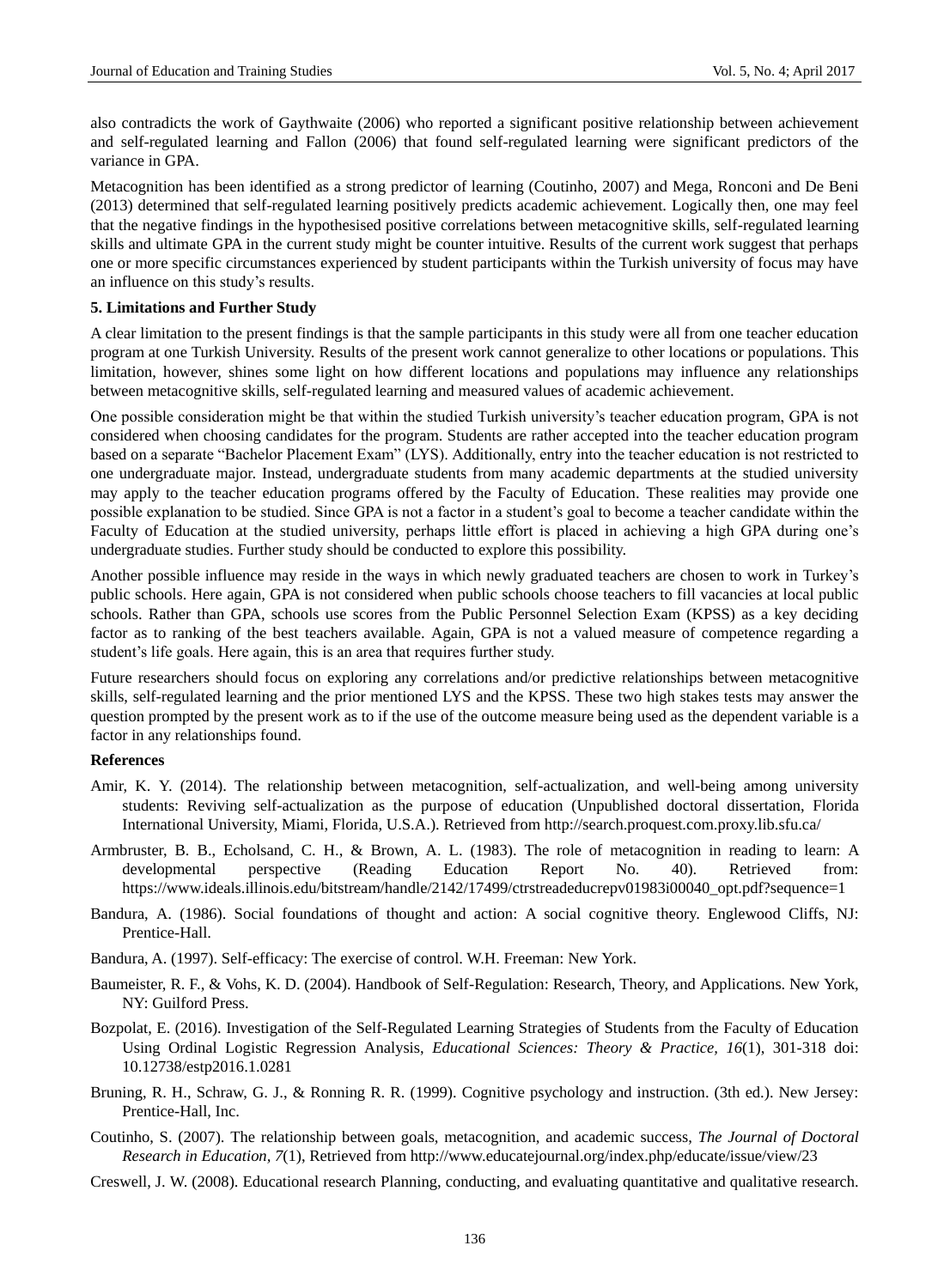Pearson Merrill Prentice Hall, New Jersey.

- Desoete, A., & Veenman, M. (2006). Metacognition in mathematics: Critical issues on nature, theory, assessment and treatment. A. Desoete & V. Veenman (Eds.), Metacognition in Mathematics Education (pp.1-10). New York: Nova Science Publishers.
- Fallon, A. M. (2006). An Exploration of the Relationship Between Self-Regulated Learning and Cognitive Skills (Unpublished doctoral dissertation, University of California, Berkley; California, U.S). Retrieved from http://search.proquest.com.proxy.lib.sfu.ca/dissertations/docview/305364581/fulltextPDF/A5E6FD41762A4B24P Q/1?accountid=13800
- Flavell, J. H. (1977). Cognitive development. New Jersey: Prentice-Hall, Inc.
- Flavell, J. H. (1979). Metacognition and cognitive monitoring A new area of cognitive- developmental Inquiry, *American Psychologist, 34* (10).<https://doi.org/10.1037/0003-066X.34.10.906>
- Flavell, J. H., Miller, P. H., & Miller, S. A. (2002). Cognitive development (4th ed.). New Jersey: Prentice Hall.
- Flavell, J., & Quirk, M. (2006). Metacognition in medical education: Keys to developing expertise. New York: Springer Publishing Company.
- Fraenkel, J. R., & Wallen, N. E. (2006). How to design and evaluate research in education. New York, NY: Mc Graw Hill Higher Education.
- Garner, R. (1987). Metacognition and Reading Comprehension. Norwood, NJ: Ablex Publishing.
- Gaythwaite, E. S. (2006). Metacognitive self-regulation, self-efficacy for learning and performance, and critical thinking as predictors of academic success and course retention among community college students enrolled in online, telecourse, and traditional public speaking courses (Unpublished doctoral dissertation, University of Central Florida, Orlando, USA). Retrieved from http://search.proquest.com.proxy.lib.sfu.ca/
- Gul, F., & Shehzad, S. (2012). Relationship between metacognition, goal orientation and academic achievement. Procedia-Social and Behavioral Sciences 47. <https://doi.org/10.1016/j.sbspro.2012.06.914>
- Guzel, A. (2011). Rehberlik ve psikolojik danismnanlik ogrencilerin bilis üstü becerilerinin ceşitli değişkenler Bakimindan Karsilastirilmasi ve empati egilimleri Ile Olan Iliskisinin Incelenmesi (Unpublished Master Thesis). Ankara University, Ankara, Turkey.
- Hakan, O. (2016). Evaluation of metacognitive competence of pre-service music teachers in terms of some variables, *Educational Research and Reviews, 11*(8), 713-720. doi: 10.5897/ERR2016.2666
- Heikkilä, A., & Lonka, K. (2006). Studying in higher education: students' approaches to learning, self-regulation, and cognitive strategies. Studies in Higher Education, 31(1).<https://doi.org/10.1080/03075070500392433>
- Mega, C., Ronconi, L., & De Beni, R. (2013). What Makes a Good Student? How Emotions, Self-Regulated Learning, and Motivation Contribute to Academic Achievement. *American Psychological Association*, *1*(106), 121-131. <https://doi.org/10.1037/a0033546>
- Özcan, Z. Ç. (2007). Sınıf öğretmenlerinin derslerinde biliş üstü beceri geliştiren stratejileri kullanma özelliklerinin incelenmesi (Unpublished doctoral dissertation). Marmara Üniversitesi, Istanbul, Türkiye.
- Pintrich, P. R. (2010). The role of goal orientation in self regulated learning. In M. Boekaerts, P. R. Pintrich & M. Zeidner (Eds.), Handbook of self-regulation (pp.451-502). Academic Press: San Diego.
- Sarwar, M. (2009). Relationship between Achievement Goals, Meta-Cognition and Academic Success In Pakistan, *Journal of College Teaching & Learning, 6*(5). Retrieved from http://cluteinstitute.com/ojs/index.php/TLC/article/view/1141/1125
- Schraw, G. (1998). Promoting general metacognitive awareness, *Instructional Science, 26*. <https://doi.org/10.1023/A:1003044231033>
- Schraw, G., & Dennison, R. S. (1994). Assessing metacognitive awareness*, Contemporary Educational Psychology, 19*, 460-475. <https://doi.org/10.1006/ceps.1994.1033>
- Schraw, G., & Moshman, D. (1995). Metacognitive theories, *Educational Psychology Review, 7*. <https://doi.org/10.1007/BF02212307>
- Schunk, D. H. (1982). Verbal self-regulation as a facilitator of children's achievement and self-efficacy. *Human Learning, I*, 265-277.
- Shih, H. J. T. (1997). Value, expectancy, metacognition, resource management, and academic achievement: A structural